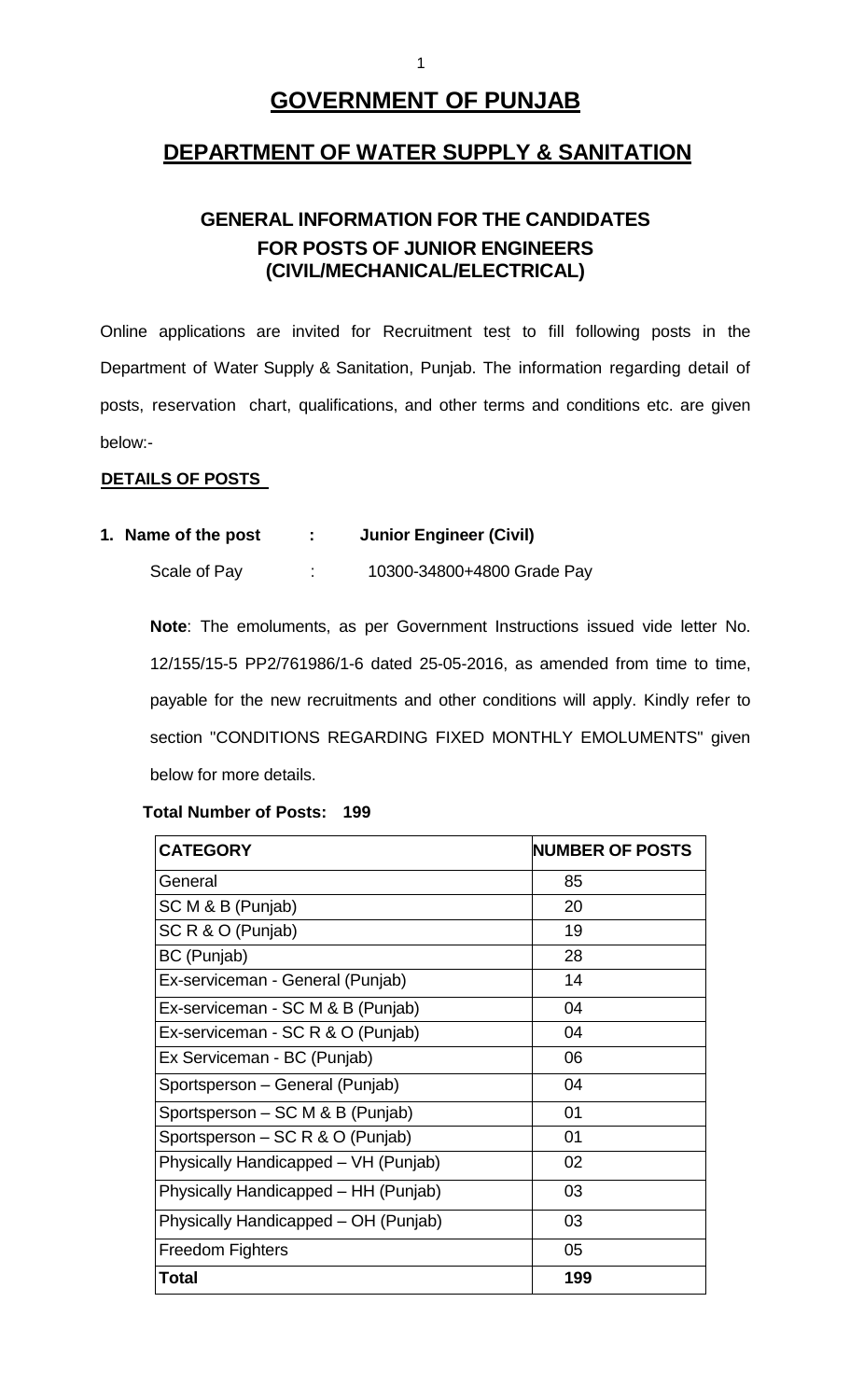## **2. Name of the post : Junior Engineer (Mechanical / Electrical)**

2

Scale of Pay : 10300-34800+4800 Grade Pay

**Note**: The emoluments, as per Government Instructions issued vide letter No. 12/155/15-5 PP2/761986/1-6 dated 25-05-2016, as amended from time to time, payable for the new recruitments and other conditions will apply. Kindly refer to section "CONDITIONS REGARDING FIXED MONTHLY EMOLUMENTS" given below for more details.

## **Total Number of Posts: 11**

| <b>CATEGORY</b>                      | <b>NUMBER OF POSTS</b> |
|--------------------------------------|------------------------|
| General                              | 05                     |
| SC M & B (Punjab)                    | 01                     |
| SC R & O (Punjab)                    | 02                     |
| BC (Punjab)                          | 01                     |
| Ex-serviceman - General (Punjab)     | 01                     |
| Physically Handicapped - VH (Punjab) | 01                     |
| <b>Total</b>                         | 11                     |

Reservation shall be as per Policy/Instructions of the Punjab Government. The candidates belonging to reserve category shall clearly indicate, in the application form the category under which he/she wants to be considered. The category of reservation once opted will not be allowed to be changed. The benefit of reservation shall only be available to the candidates, who are bonafide residents of Punjab State.

## **FEE**

| <b>Application Fee (Non-refundable)</b> |                               |  |  |
|-----------------------------------------|-------------------------------|--|--|
| SC / ST/PH (from Punjab)                | Rs.500/- (Five hundred only)  |  |  |
| <b>Other Categories</b>                 | Rs.1000/- (One Thousand only) |  |  |

# **CONDITIONS REGARDING FIXED MONTHLY EMOLUMENTS:**

The emoluments, as per Government Instructions issued vide letter No. 7/204/2012-4FP1/66 dated 15-01-2015, letter no. 7/204/2012-4FP1/1049 dated 21.12.2015 and 12/155/15-5 PP2/761986/1-6 dated 25-05-2016, as amended from time to time, payable for the new recruitments and other conditions are as under:

i. On direct recruitment during probation period of **three years** including extended probation period, if any, an employee shall be paid fixed emoluments, which shall be equal to the minimum of the pay band of the new post and during probation period he/she shall not be entitled to any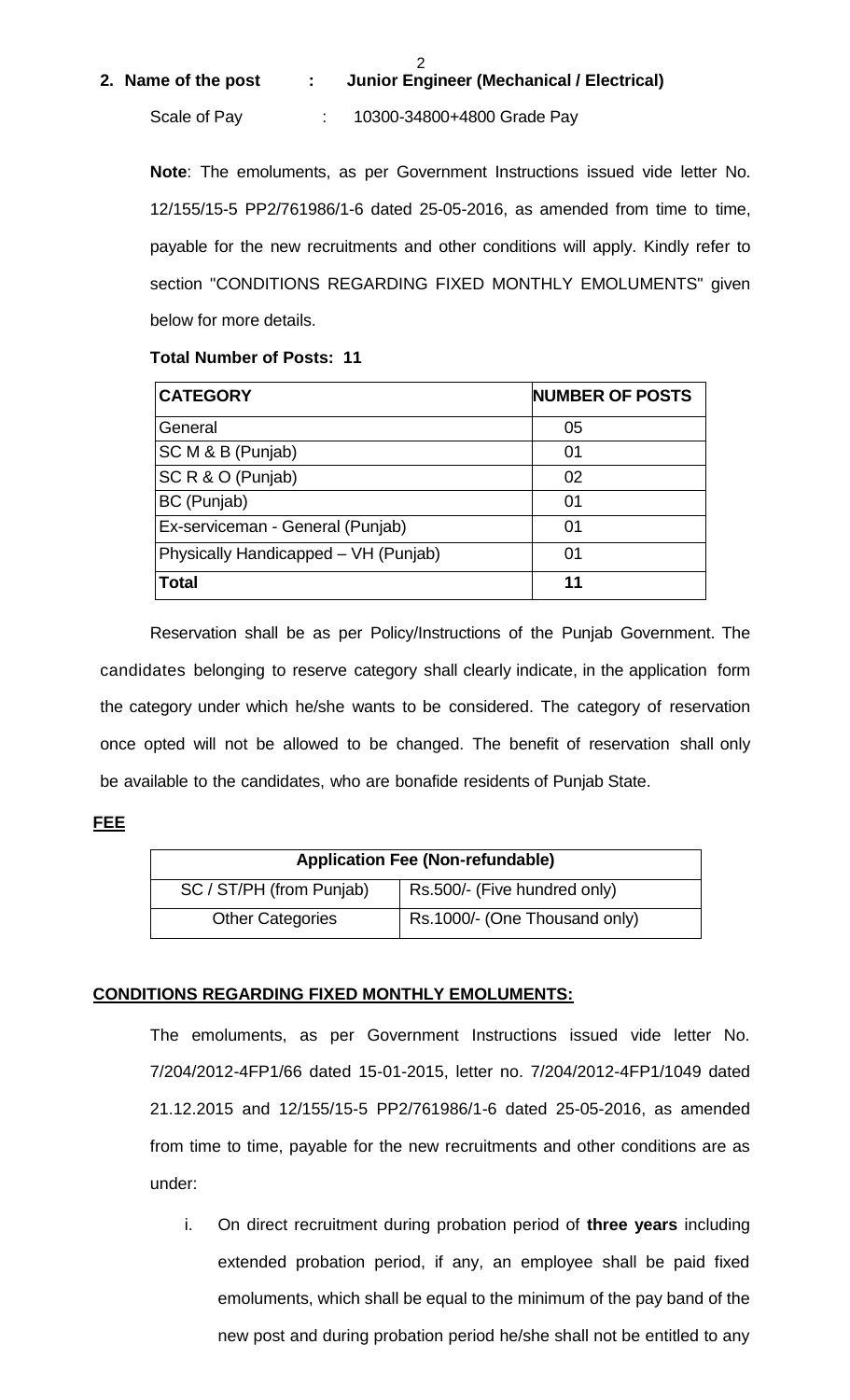grade pay, annual increment or any other allowance except travelling allowance.

- ii. On successful completion of probation period, pay of an employee shall be fixed at minimum of the pay band of the post including grade pay. All other allowance admissible to the post shall be payable thereafter.
- iii. The period of probation including the extended period, if any, shall not be counted for the grant of time scale.
- iv. If candidate is working in the Punjab Government office and he/she had lien on some post, then during the probation period of his/her new post, he/she shall be paid the pay which he/she was drawing on the post on which he/she had the lien.
- v. The employee shall however during the probation period be covered under New Defined Contributory Pension Scheme and government matching share will also be provided.
- vi. In case of consolidated pay is less than the prevailing DC rates then selected candidates will be paid emoluments as per prevailing DC rates at that time.

# **NATIONALITY**

A candidate shall be a:

- a) Citizen of India; or
- b) Citizen of Nepal; or
- c) Subject of Bhutan; or
- d) Tibetan refugee who came over to India before the 1st January 1962, with the intention of permanently settling in India; or
- e) A person of Indian origin who has migrated from Pakistan, Burma, Sri Lanka and East African countries of Kenya, Uganda and United Republic of Tanzania (formerly Tanganyika and Zanzibar) Zambia, Malawi, Zaire, Ethiopia and Vietnam with the intention of permanently settling in India;

Provided that a candidate belonging to categories (b), (c), (d) and (e) shall be a person in whose favour a certificate of eligibility has been issued by the Government of Punjab in the Department of Home Affairs and Justice.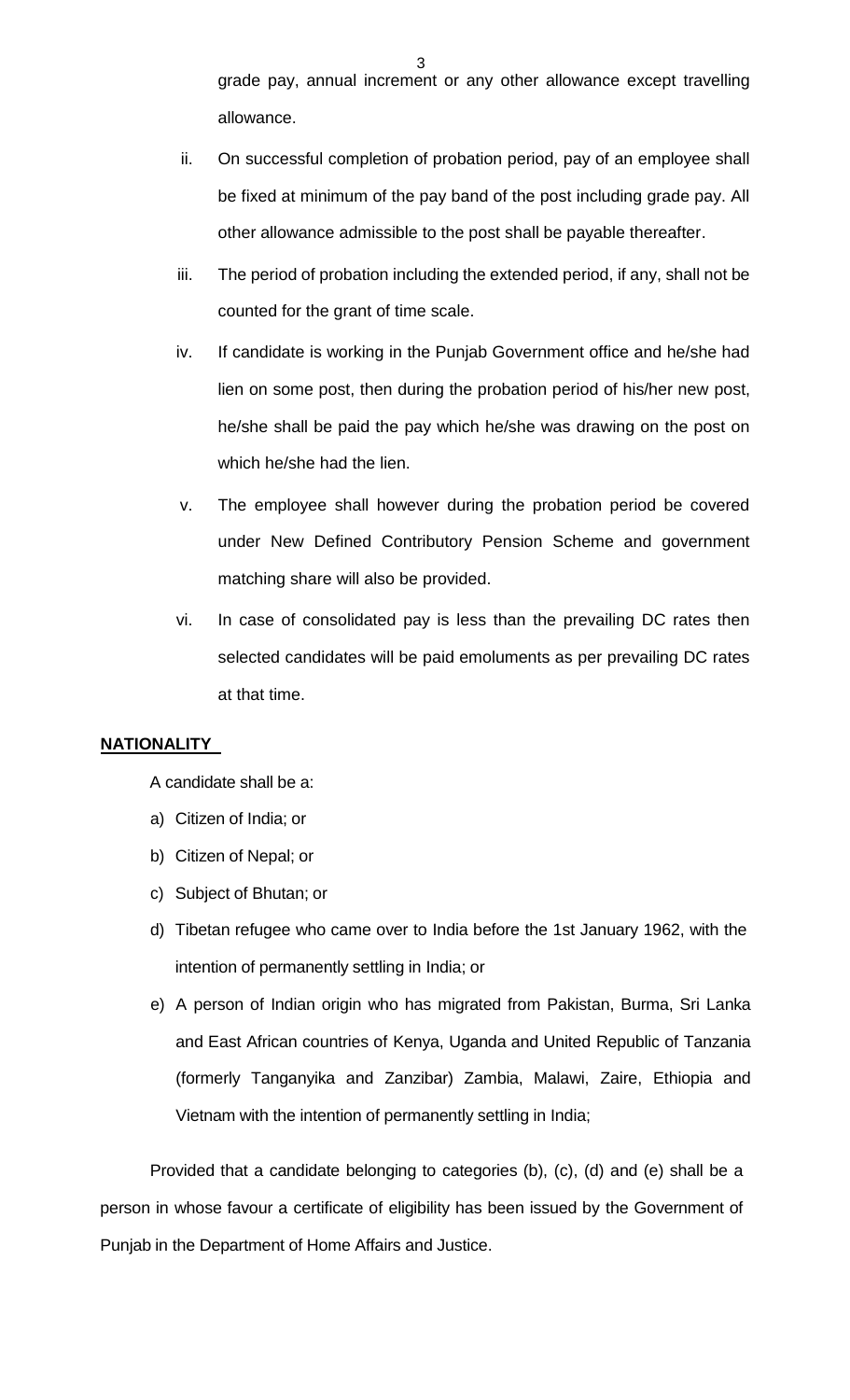4

Age as on 01.01.2018 (Category Wise)

- a) General: 18 to 37 years
- b) SC/ST/BC: 18 to 42 years
- c) Applicants who are already in Government Service: 18 to 45 years. Candidates already in Government service shall be considered for selection only on production "No Objection Certificate" from the department concerned at the time of document verification.
- d) Physically Handicapped: 18 to 47 years
- e) Ex-servicemen of Punjab Domicile shall be allowed to deduct the period of his service in the Armed Forces of Union from his actual age and if the resultant age does not exceed the maximum age limit prescribed for direct appointment to such a vacancy in the Service Rules concerned by more than three years, he shall be deemed to satisfy the condition regarding age limit.

| Name of Post |          | Eligibility                                     |  |  |
|--------------|----------|-------------------------------------------------|--|--|
| Junior       | Engineer | Should possess three years Diploma of Junior    |  |  |
| (Civil)      |          | Engineer in Civil Engineering from a State      |  |  |
|              |          | Technical Education Board or from a recognized  |  |  |
|              |          | university or institution.                      |  |  |
| Junior       | Engineer | Should possess three years Diploma of Junior    |  |  |
| (Mechanical) |          | Engineer in Mechanical Engineering from a State |  |  |
|              |          | Technical Education Board or from a recognized  |  |  |
|              |          | university or institution.                      |  |  |
| Junior       | Engineer | Should possess three years Diploma of Junior    |  |  |
| (Electrical) |          | Engineer in Electrical Engineering from a State |  |  |
|              |          | Technical Education Board or from a recognized  |  |  |
|              |          | university or institution.                      |  |  |

# **EDUCATIONAL QUALIFICATIONS AS ON 08.05.2018**

 In addition, the candidate should have passed Punjabi upto Matric or its equivalent level. However, if you are an Ex-servicemen or a riot/terrorist victim or one of their dependents, you are eligible to apply. If you are selected, then you will have to pass Punjabi examination of Matriculation standard within six months from the date of joining the service or as per Punjab Governments latest instructions.

**Note**- Candidate himself will be responsible for his eligibility in accordance with the minimum qualifications provided above.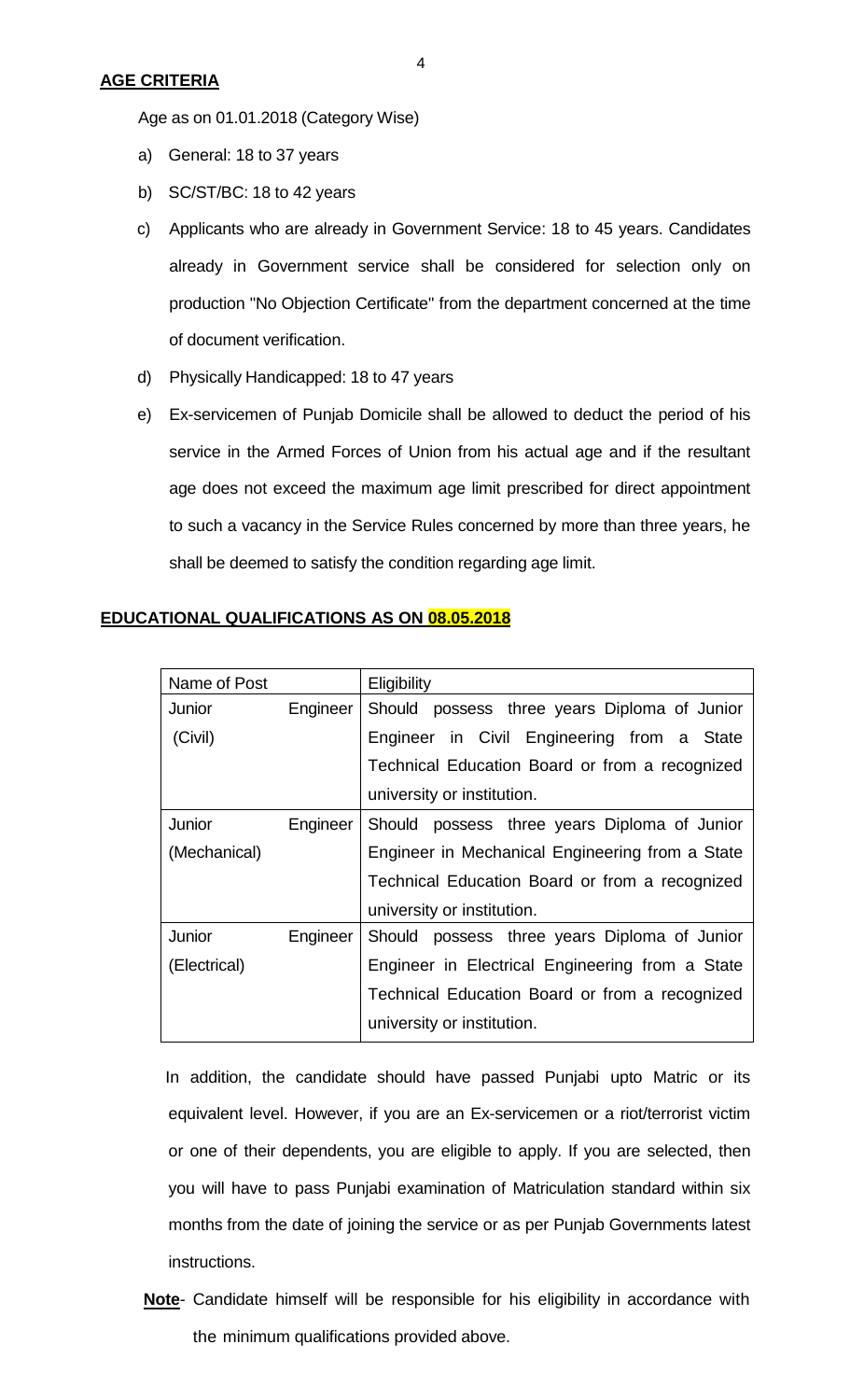#### **MODE OF SELECTION:**

- a) Written test will contain 100 multiple choice questions of one mark each. The paper will be of 120 minutes' duration.
- b) Minimum qualifying marks will be 25% of total marks of examination. There will be negative marking (1/4th marks shall be deducted for every wrong answer). Selection will be purely based on merit in the entrance exam subject to fulfilling of all eligibility conditions.
- c) Kindly visit website [www.govt.thapar.edu](http://www.govt.thapar.edu/) for more details regarding pattern and syllabus, and marking related details.

#### **IMPORTANT INSTRUCTIONS/INFORMATION:**

1. Application Form and other details will be available at the website: www[.govt.thapar.edu.](http://www.govt.thapar.edu/)

2. Candidate can apply only under one reserve category at one time, as applicable.

3. Number of posts advertised or the reservation thereof etc., can be increased or decreased without assigning any reason and in this regard, the decision of Punjab Govt. shall be binding.

4. Reservation will be as per policy of the State Government and the details of posts under various categories mentioned are provisional. Instructions issued by Govt. from time to time regarding reservation will apply in this recruitment.

5. Candidates belonging to SC/ST/Physically challenged categories are required to deposit fee of **Rs. 500/- only** All others are required to deposit fee of **Rs. 1 0 00/ only** through Online mode or in cash through bank challan generated on submission of online application.

6. Applications without fees or incomplete will be rejected without intimation.

7. Admit cards can be downloaded from the website. Further the candidates are advised to keep checking the examination website for updates and information, if any.

8. Written test will tentatively be held on in First week of June, 2018. Exact schedule will be displayed on the website.

9. No TA/DA will be given for appearing in the test.

10. It is the responsibility of the applicant that he has in-time verified that the University/Institution from which he has acquired the academic qualification is duly approved by the competent authority in the said stream on the date he has acquired the qualification. He must also be conscious about the legal aspects involved here. In the event that the department seeks any information in this regard and the Applicant is not able to in-time-produce the specified documents, his candidature shall be rejected without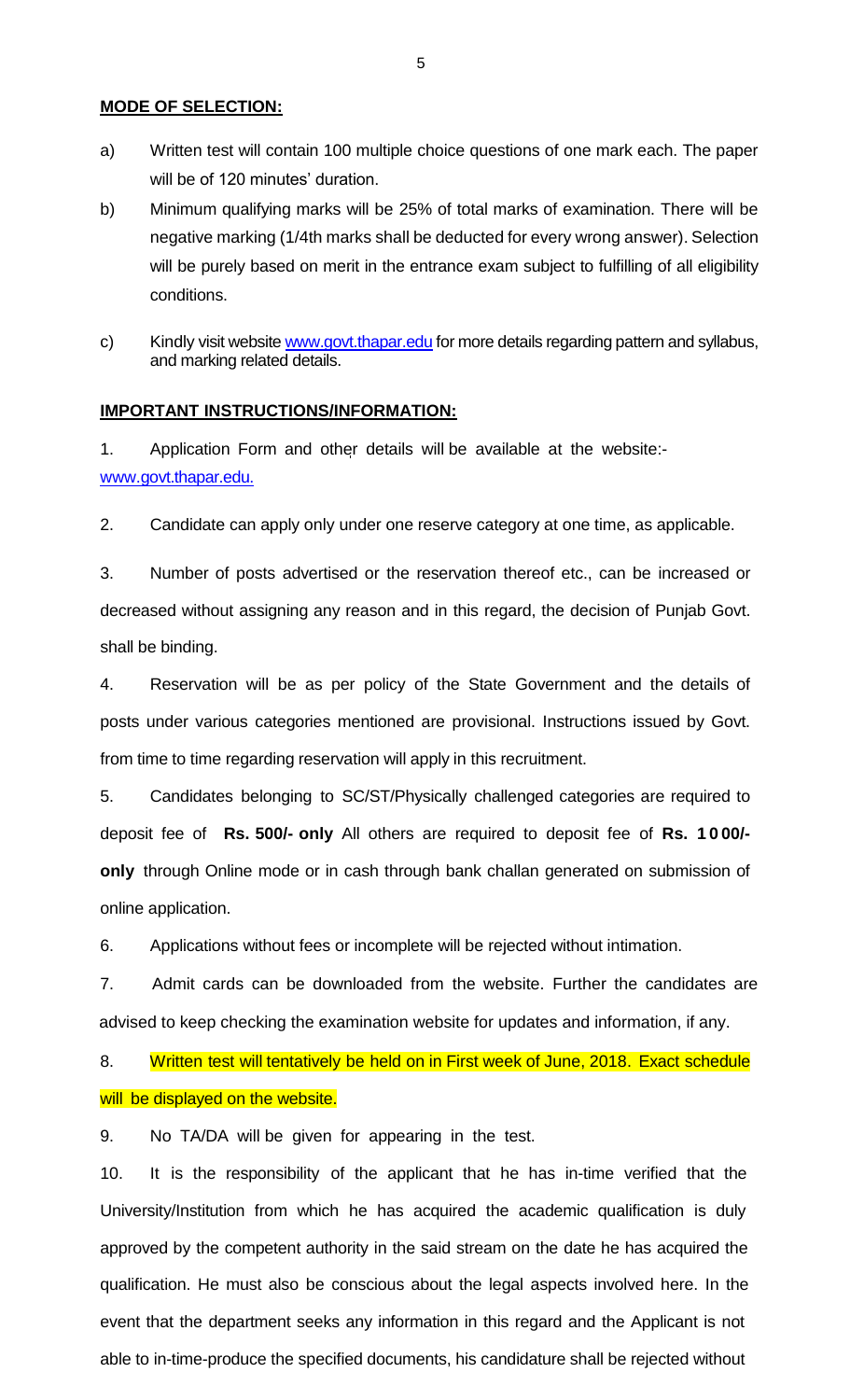assigning any further opportunity. Such applicants may however be allowed to appear in the written test subject to the grant of Provisional Admit Card and the entire risk shall be borne by the Candidate.

6

11. No extra weightage shall be admissible to the Applicants possessing higher qualification or experience.

12. Mere issuance of Admit Card and appearing in the written test will not make candidate eligible for selection. After publication of final merit lists, department will conduct verification of requisite documents and eligibility conditions, any violation/wrong information will lead to disqualification of candidature. During Document Checking if any candidate fails to produce the original documents/certificates regarding qualification, category etc. he/she shall cease to have any right for selection and in that case the candidate next in the rank list shall be considered for selection. No claim whatsoever on this account shall be maintainable.

13. Punjab Civil Services (General and Common Conditions of Service) Rules, 1994 and Punjab Public Works Department (Irrigation Branch) Junior Engineers (Group B) Service Rules, 2011 as amended from time to time will apply in this recruitment.

14. All candidates are required to keep in touch with website [www.govt.thapar.edu.](http://www.govt.thapar.edu/) All contents detailed here on website [s](http://www.pbirrigation.gov.in/)hall prevail. All subsequent Notices shall also be ONLY displayed on this website.

15. Applicants are advised to visit the website [www.govt.thapar.edu](http://govt.thapar.edu/) and check their E-mail accounts (inbox as well as spam box) regularly for updates and important information. Unnecessary correspondence with Department should be avoided. The place of exam and admit card will be available on website only.

**16. If any information/certificates/documents are found false at any stage, the registered candidate shall be liable for disqualification and prosecution in accordance with the provisions of the law.** 

17. The Department of Water Supply & Sanitation, Punjab reserves the right to modify, alter or withdraw this recruitment notice at any point of time and without assigning any reason.

**Date of Advertisement 10.04.2018** Date of availability of online form 10.04.2018 Last date for applying online **198.05.2018 Last date for payment of application fee 09.05.2018 Start Date of Downloading the admit card 29.05.2018 Date of Exam 03.06.2018**

18. Some of the important dates are provided as below: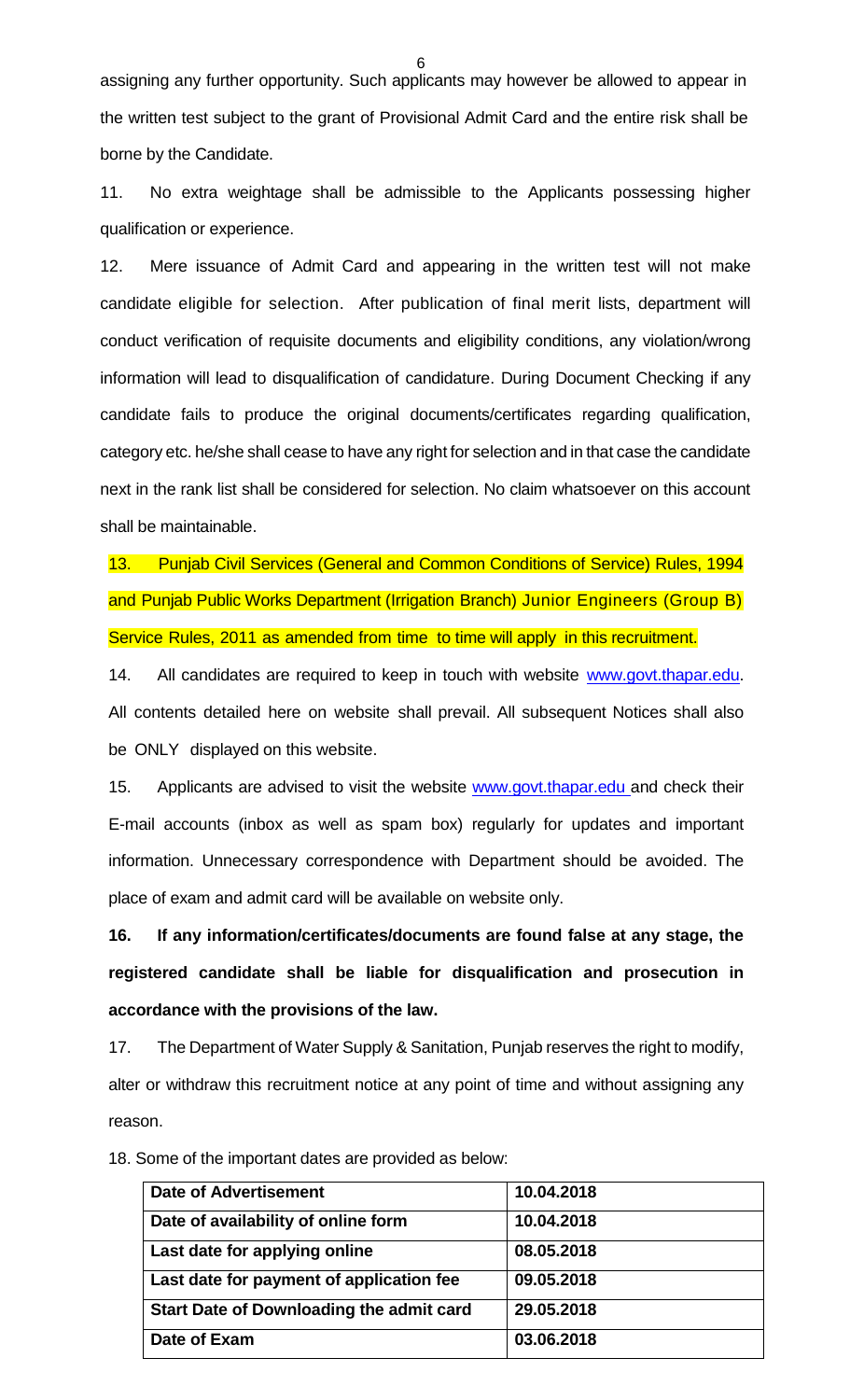| Uploading of question paper and answer key   04.06.2018 |                          |  |
|---------------------------------------------------------|--------------------------|--|
| Window for filling objection                            | 04.06.2018 to 08.06.2018 |  |
| <b>Result of written Examination</b>                    | 14.06.2018               |  |

Remaining details about examination dates will be displayed on website.

# **HOW TO APPLY**

a) Candidates are advised to go through the Instructions carefully before filling up Online Application Form. Request of change/correction in any particular in the application Form shall not be entertained under any circumstance after the closing of date of receipt of applications. The Department shall not be responsible for any consequence arising out of incorrect filling up of Application Form.

b) Each Candidate shall fill only one Online Application Form for the post. An attempt by any candidate to fill more than one Online Application Form may result in rejection of all such applications.

c) Candidate shall have to apply in one category only. An attempt by any candidate to fill more than one category may result in rejection of all such applications.

d) Each Candidate shall fill particulars like name of the candidate, father's name and date of birth etc. as per given in the matriculation or equivalent certificate.

e) Any person trying to upload pseudo application or illegal photographs or any other such material would be proceeded against as per law. IP address of the computer system accessing the Online Application Form shall be noted for security purposes.

f) Candidates are advised in their own interest to apply using Online Application Form much before the closing date and not to wait till the last date to avoid congestion on web server on account of heavy load on Internet/Website. No request on this ground shall be entertained for extension in last date of application.

g) The candidates can ONLY apply by filling Online Application Form, a link of which is available on the website [www.govt.thapar.edu](http://www.govt.thapar.edu/). No other mean/mode of application (through post, email, fax, deposit of Curriculum Vitae etc.) shall be accepted.

h) The candidate must have the following before attempting to fill Online Application Form:

- i.A valid email account which has not been used for filling Online Application Form by any other Candidate applying for this Examination. In case, a candidate does not have a valid personal email ID, he/she should create his/her new email ID before applying online. Two or more Candidates CANNOT share the same email ID. All future correspondence with the Candidate will be made through the registered email ID.
- ii.A mobile phone number, which may be used to contact the Candidate. It is not necessary that the Candidate must have mobile connection in his/her name. The Candidate may register any mobile number for communication. More than one Candidate may register the same mobile however, information given on that mobile number shall be deemed to have been delivered to all such Candidates.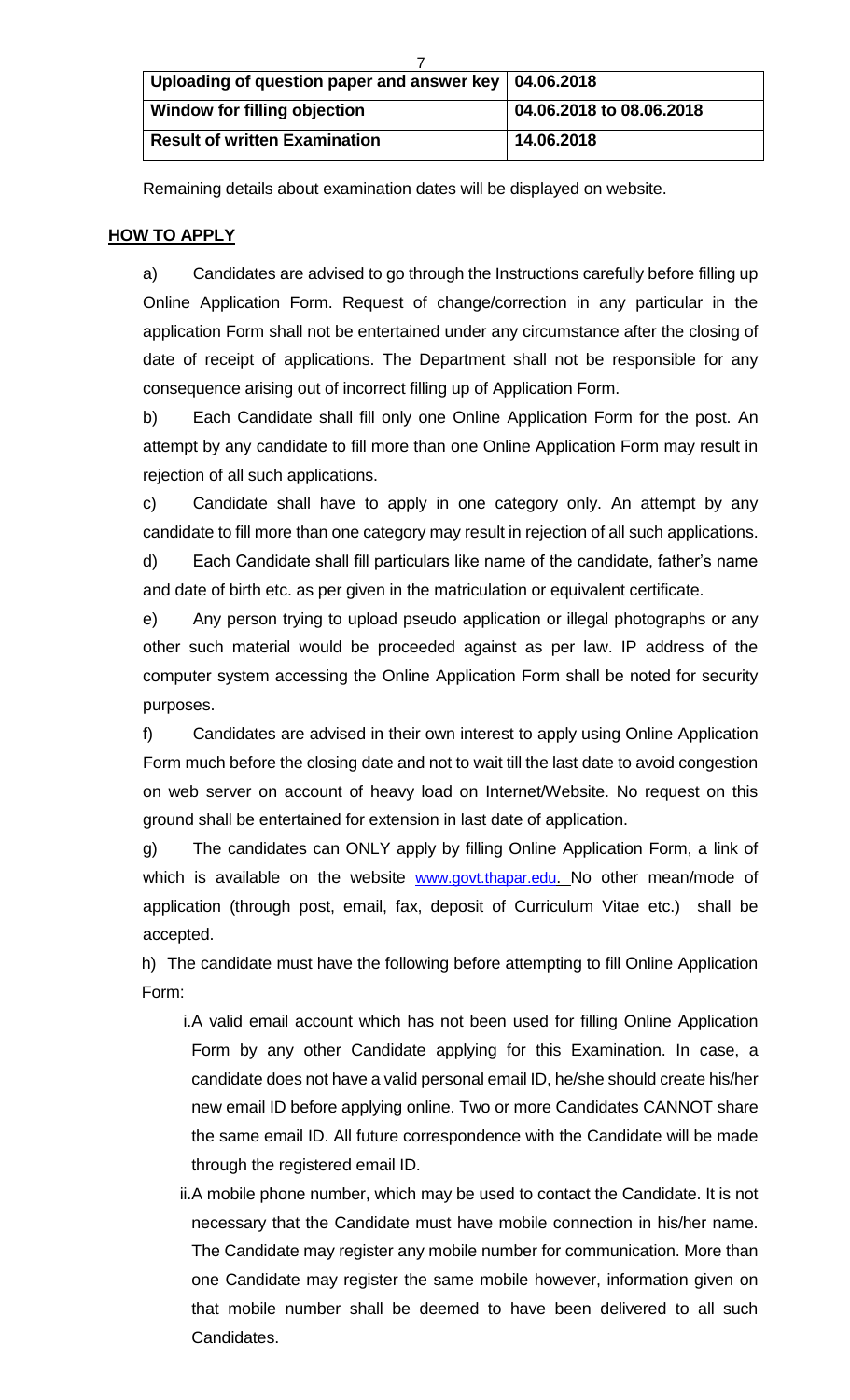iii.Scanned copy of a recent passport size photograph (jpg/jpeg format) as per specification given below:

a. Photograph must be a recent passport size colour photograph with light background.

b. While taking photograph please look straight at the camera with a relaxed face.

c. If you wear glasses make sure that there are no reflections and your eyes can be clearly seen.

d. Caps, hats and dark glasses are not acceptable. Religious headwear is allowed but it must not cover your face in a manner that it obscures the features.

e. Size of file (jpg/jpeg format) should not exceed 50 KB.

f. Photograph not uploaded as per above details can lead to cancellation of candidature.

iv.Scanned copy of the signature of the candidate (jpg/jpeg format), as per specification given below:

a. The Candidate has to sign on white paper with black/blue ink pen.

b. The Candidate must sign clearly so that the scanned image is clear because the same shall be used for verification at the time of the examination. Candidates are warned against making someone else sign on their behalf as it would be viewed as an attempt to Impersonate, which may lead to rejection of the candidate's candidature and may result in legal action against such a candidate.

c. The scanned image of the candidate's signature will be used for comparison at all stages of examination and Document Checking. The candidate must maintain uniformity in the format of signatures affixed at various stages of selection process. The signature should be of the usual kind which the candidate uses for official purposes. Any attempt to modify or using confusing signature shall be taken as an effort on the part of the candidate to impersonate or of using some other ill intent. If at any stage scanned signature of the candidate does not match with the signature on any other document, where he/she is required to sign, then the candidature of the Candidate may be rejected without any further enquiry or opportunity being given to the Candidate.

- d. Size of file (jpg/jpeg format) should not exceed 20 KB
- e. Signatures not uploaded as per above details can lead to cancellation of candidature.

i) Candidate must keep following details ready with them before clicking on the registration button for starting their online application process

- a. Personal demographic details including Date of Birth and Nationality.
- b. Mobile Number
- c. Personal Email ID
- d. Reservation category details
- e. Qualification certificate as per eligibility.
- f. Proof of passing of Punjabi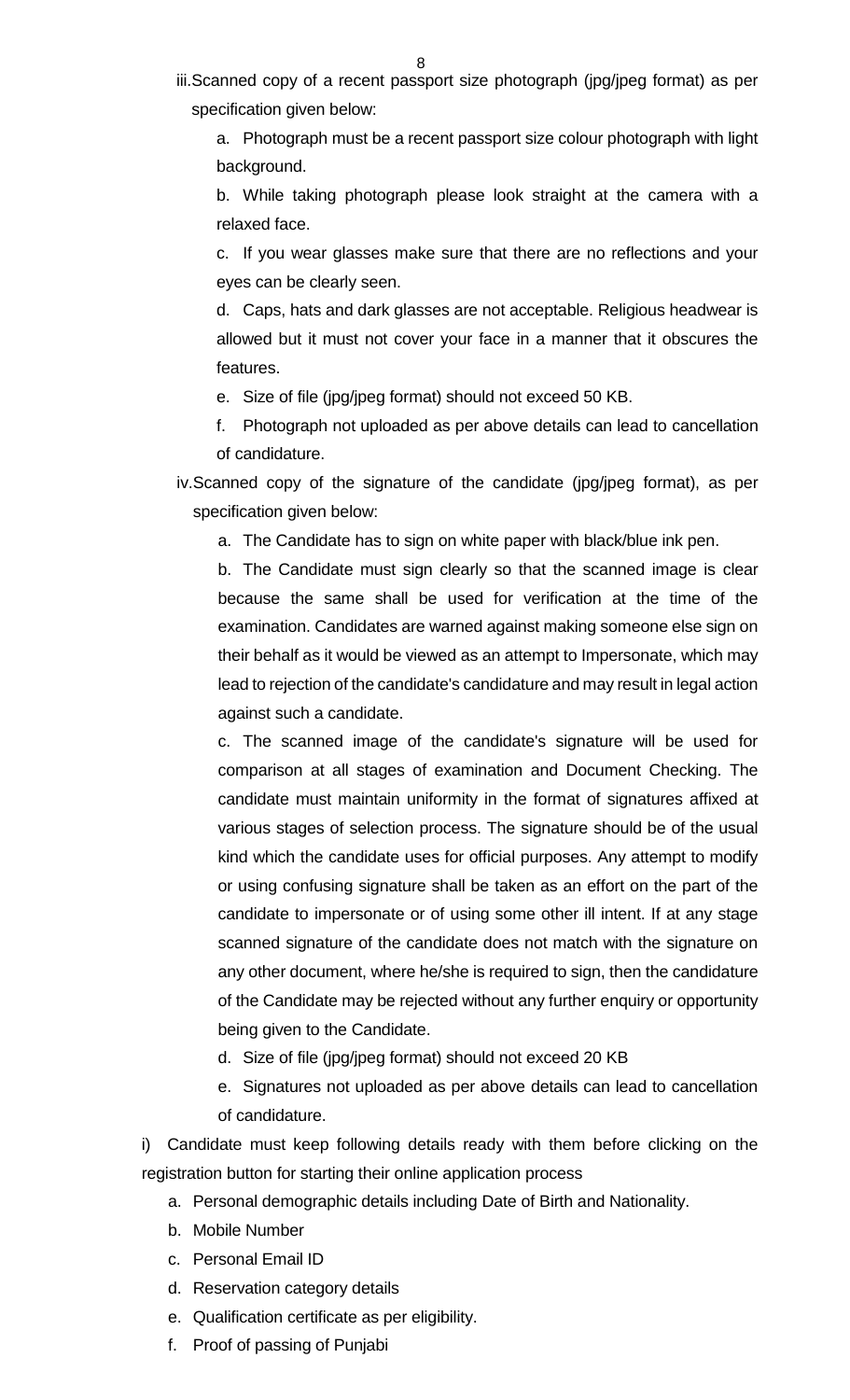- g. Soft Copies of Scanned Photograph and Signatures.
- h. Proof of passing of Punjabi.

## **Steps to apply for exam**

- 1. Candidate can apply online at [www.govt.thapar.edu](http://www.govt.thapar.edu/). from anywhere at home, at any place where there is an access to the Internet.
- 2. Complete the form available on the site [www.govt.thapar.edu](http://www.govt.thapar.edu/). Every successful registration will be allotted the Login id and password.
- 3. On Day 2, application fee can be paid either online or through bank challan in any of the State Bank of India branch. Link to pay fee online will be made available online in candidate's login on next day of the application form filling. Last date for depositing the application fee is **09.05.2018**.
- 4. On the next day (Day 3), you will be shown links to upload your photograph and signature. After uploading the photograph and Signature you can find the link to view the application form.
- 5. Candidates are not required to send the hard copy of the application form.
- 6. Incomplete form or forms filled with wrong information the candidature shall stand automatically cancelled / rejected and shall not be considered for further processing.
- 7. For any problem, help can be taken from the helpline no. **8557882876** or **8557884676** or Email: **dwssp2018@thapar.edu** available during working hours.
- 8. Only Online registered application forms will be entertained.

## **NOTES:**

- **1.** Selection will be made purely on the basis of merit in the written test to be held at **Patiala on schedule mentioned above.**
- 2. In case of a tie of marks in the written test, the same shall be broken on the basis of date of birth. Candidate senior in age shall rank higher in order of merit. In the case of a tie in age also, a candidate getting higher percentage of marks secured at matriculation level shall be ranked higher in order of merit.
- 3. The recruitment SHALL BE MADE SUBJECT TO 100% VERIFICATION of DIPLOMA & CERTIFICATES from issuing authorities within six months and SHALL BE LIABLE TO BE DECLARED NULL AND VOID ABINITIO WITHOUT ANY NOTICE WHATSOEVER IN CASE ANY DOCUMENT IS FOUND FAKE OR FORGED. The department shall also without fail launch against such candidate's suitable criminal proceedings besides civil proceedings to make recoveries of salary and other emoluments paid to such candidates.
- 4. The selection will be subject to any notification /amendments issued by Punjab Government from time to time.
- 5. For any difficulty in (i) Understanding the instructions as above, (ii) Filling the Application Form, (iii) Downloading the Admit Card, and (iv) Any subsequent instructions displayed on Website etc., immediate timely reference should be made to the following:

**Dr. S S Bhatia, Dean of Academic Affairs, Thapar Institute of Engineering & Technology, Patiala. M- 8557882876 or 8557884676 E-mail: [dwssp2018@thapar.edu.](mailto:dwssp2018@thapar.edu)**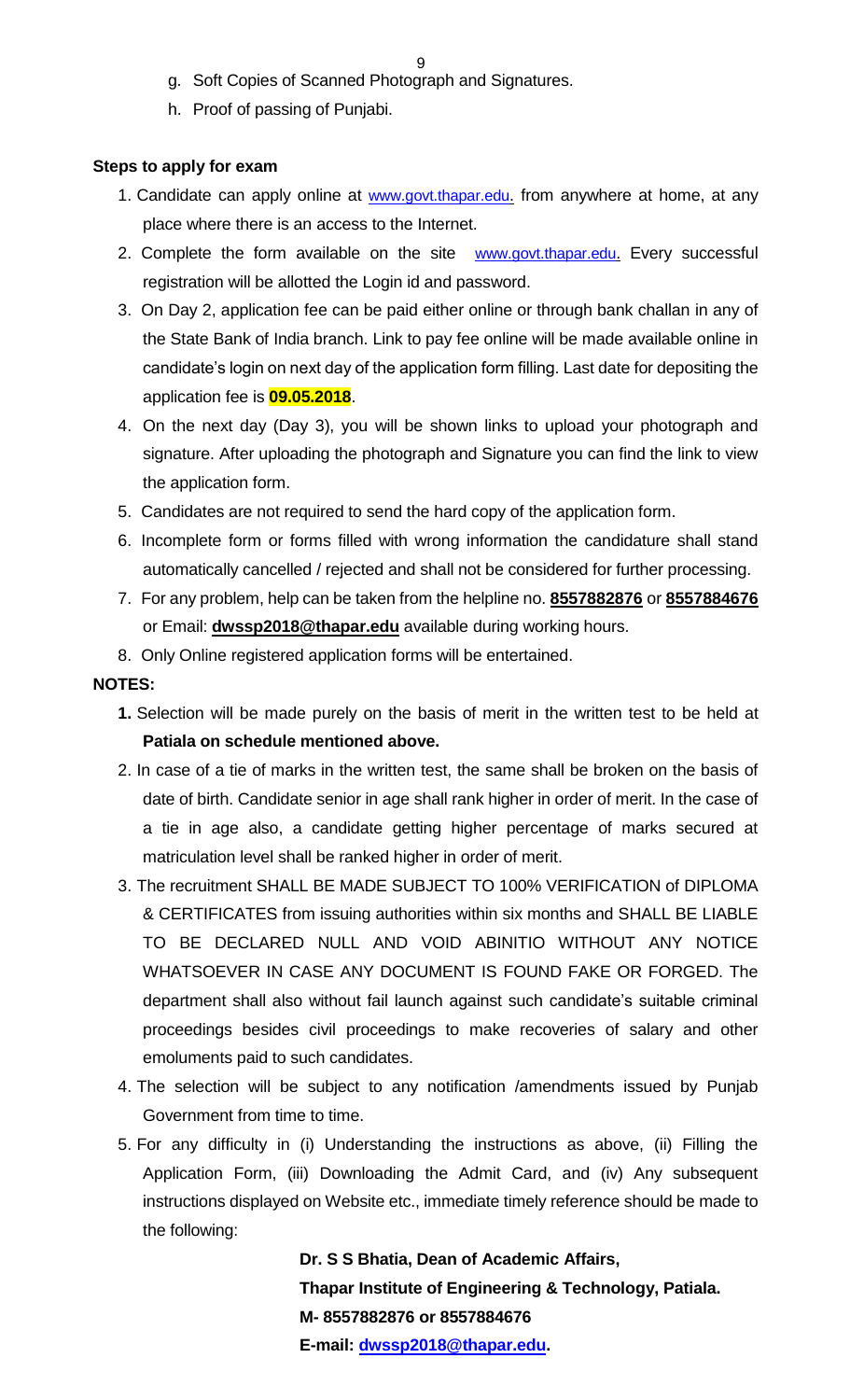## **CONDITIONS WHICH MAY RENDER A CANDIDATE INELIGIBLE:**

The following conditions, among others, may render the candidate's ineligible:

- a) Incomplete application and Insufficient examination fee;
- b) Application and examination fee deposited by means other than a Bank Challan through any branch of State Bank of Patiala;
- c) Submission of form by any other mean than ONLINE
- d) Wrong/incomplete information given in the application form;
- e) Candidates debarred by the any university/department/ or from other board etc.
- f) Non-fulfillment of any of the eligibility conditions, including those of age and educational qualification.

## **INSTRUCTIONS REGARDING RESERVATION**

- 1. The category once filled will not be allowed to be changed
- 2. Only Scheduled Castes, Backward Classes, Ex-Servicemen/ LDESM, Physically Handicapped, Freedom Fighter & Sports Persons of Punjab domicile are eligible for the benefit of reservation.
- 3. To take benefit of reservation, the reservation certificates/testimonials must be issued by the competent authority on or before  $08.05.2018$  as per Punjab Government instructions. No extra time will be given for production of these documents.
- 4. Sportspersons seeking reservation under Sports quota should have Sports Gradation Certificate issued by Director Sports, Punjab as per the latest instructions to claim benefit under this category.
- 5. Ex-servicemen or Lineal Descendent of Ex-Servicemen (LDESM), who have domicile of Punjab, are eligible for reservation under the Ex-Servicemen category. Both will have to produce a certificate issued by District Defence Services Welfare officer/ District Sainik Welfare officer of their respective district in support of their category.
- 6. The lineal descendants of the Ex-Servicemen can also apply in the Ex-Servicemen category, provided they satisfy the eligibility conditions of a general category candidate. In case sufficient numbers of Ex- servicemen are available, then LDESM shall be treated as General Category candidates.
- 7. SC/ST candidates belonging to other States are required to fill their Post Category as General Category. They are entitled only to age relaxation and application fee concession (wherever applicable) but not entitled to avail reservation. BC category candidates belonging to other States are entitled for age relaxation only.
- 8. The calculation details of General/reserved posts indicated in this advertisement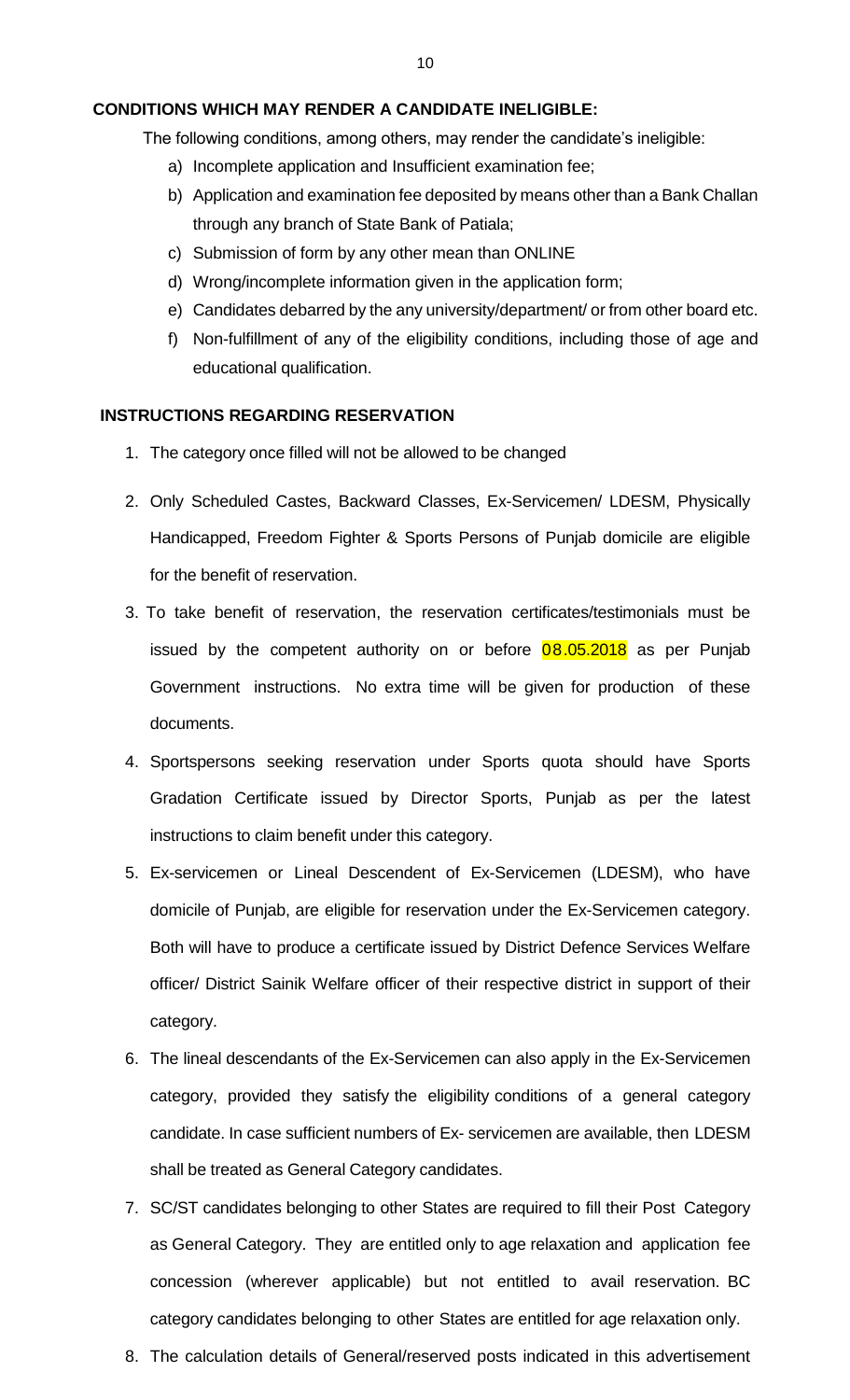may marginally change in view of Punjab Government instructions. 50% reservation of vacancies of the quota reserved for Schedule Caste shall be offered to Balmikis and Mazhbi Sikhs, if available, as a first preference from amongst the Schedule Caste as per the Punjab Schedule Castes and Backward Classes (Reservation in Services) Act, 2006. In cases where odd number of SC posts are available, the distribution will be done as under:

| Number of SC seats available | Distribution of seats of column 1 |            |
|------------------------------|-----------------------------------|------------|
|                              | SC (Mazhbi & Balmiki)             | SC(Others) |
|                              |                                   |            |
|                              |                                   |            |
|                              |                                   |            |
|                              |                                   |            |

Punjab Government instructions dated 20.12.2001 state that it has been decided that in direct recruitment to government services the post left unfilled in the quota reserved for Balmikis/Mazhbis, Scheduled Caste Ex-Serviceman and Scheduled Caste Sportsmen, will be reserved up to 2% for the Vimukat Jatis and Bazigar. If no candidate of the Vimukat Jatis/Bazigar is eligible, the said posts will then be filled by other Scheduled Castes.

The reservation categories and their relevant explanation is provided as below:

## a) BACKWARD CLASSES (PUNJAB)

i) The candidates desiring to be considered for the Backward Classes category are required to submit a certificate as per Punjab Government letter No.1/41/93.RCl/459 dated 17/1/1994, No. 1/41/93RC-1/1597, dated 17-8-2005 and No.1/41/93 RCl/209, dated 24.2.2009 in the Section of prescribed proforma.

ii) The BC Certificate in proforma other than the prescribed proforma will not be accepted. The candidates belonging to Backward Classes are required to attach a declaration along with Backward Class certificate that no change occurred in their status and they do not fall in the section of creamy-layer as per Govt. letter No. 10/9/2009-RCl/62 Dated 08/1/2010.

- iii) The Competent Authorities to issue the necessary certificate are:
	- i. Deputy Commissioner
	- ii. Additional Deputy Commissioner
	- iii. Sub-Divisional Magistrate
	- iv. Executive Magistrate (PCS Officers only)
	- v. Tehsildar

11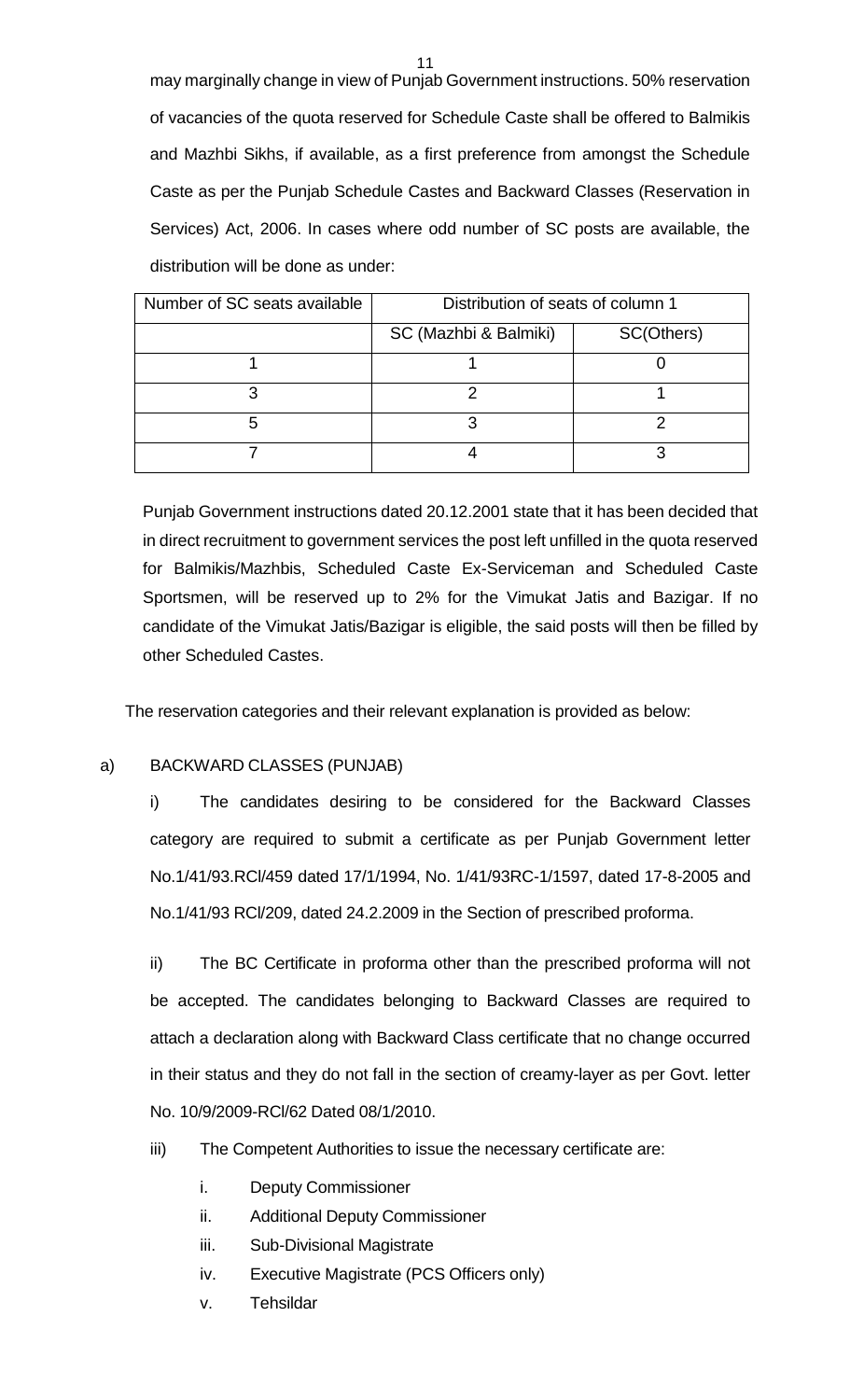## b) EX-SERVICEMEN (PUNJAB)

i) "Ex-serviceman" means a person who has served in any rank, whether as a combatant or a non-combatant, in the Naval, Military and Air Force of the Union of India (here-in-after referred to as the Armed forces of the Union of India), and who has:

- a. retired or released from such service at his or her own request after earning his or her pension; or
- b. been released from such service on medical grounds attributable to military service or circumstances beyond his control and awarded medical or other disability pension; or
- c. been released otherwise than on his own request from such service as a result of reduction in establishment; or
- d. been released from such service after completing the specific period of engagement otherwise than at his own request or by way of dismissal or discharge on account of misconduct or inefficiency and has been given a gratuity;

ii) but does not include a person who has served in the Defence Security Corps, the General Reserve Engineering Force, the Lok Sahayak Sena and the Para Military Forces, but includes personnel of the Lok Sahayak Sena of the following categories namely:

- a. Pension holders for continuous embodied services
- b. Persons with disability attributable to military service; &
- c. Gallantry award winners

Ex-servicemen should be of Punjab domicile and they should submit a Punjab Resident Certificate from the competent authority i.e District Defence Services Welfare officer/District Sainik Welfare officer of their respective districts failing which would result in cancellation of their candidature.

Explanation: The persons serving in the Armed Forces of the Union, who on retirement from service would come under the category of "Ex-servicemen", may be permitted to apply for re- employment one year before the completion of specified terms of engagement and avail themselves of all concessions available to Ex-servicemen but shall not be permitted to leave the uniform until they complete the specified terms of engagement in the Armed Forces of the Union.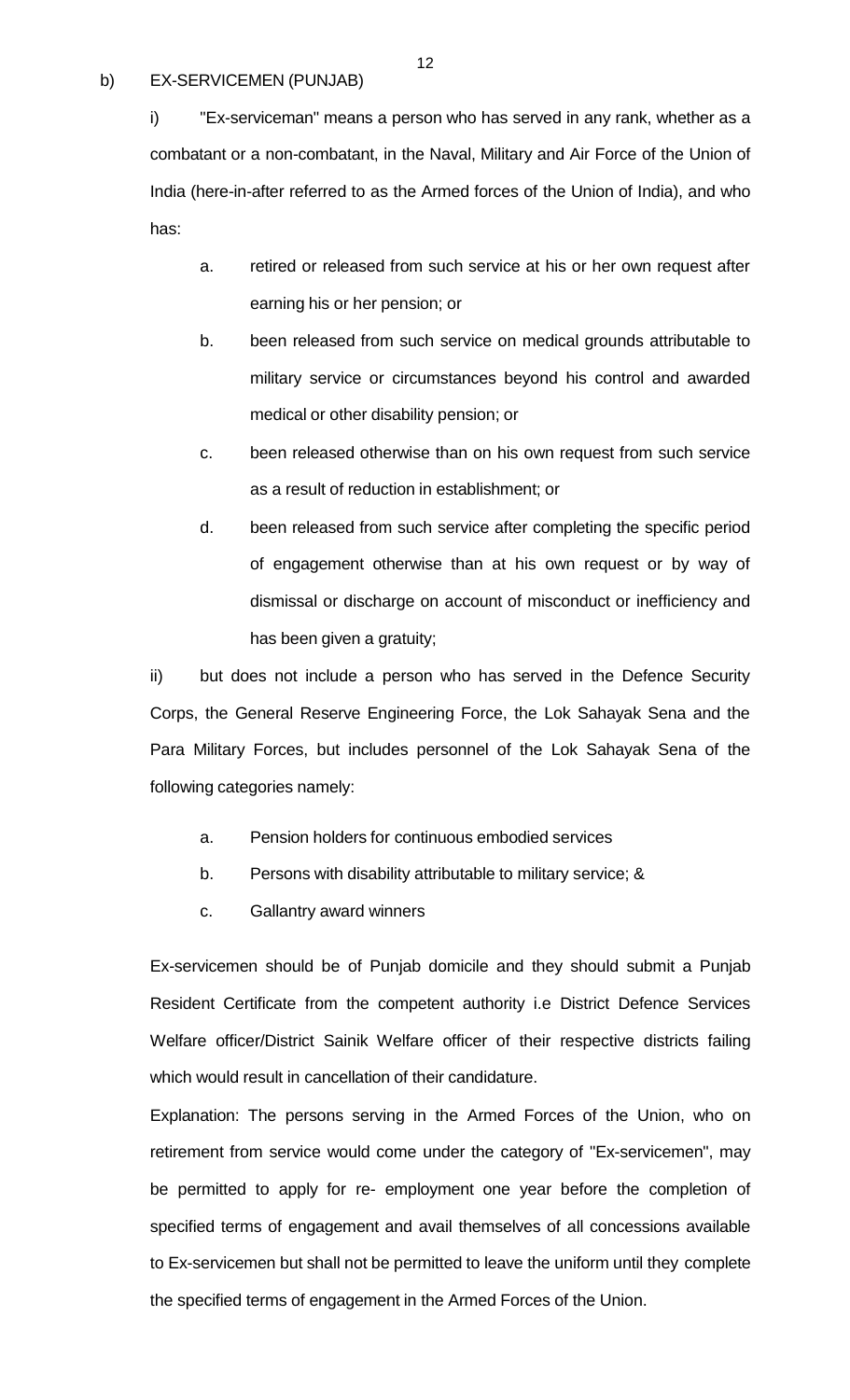#### c) LINEAL DESCENDENT OF EX-SERVICEMEN (PUNJAB)

i) Where an Ex-serviceman is not available for recruitment against a reserved category, such a vacancy shall be reserved to be filled in by recruitment of either the wife or one descendent child of an Ex-serviceman.

ii) As per Punjab Government notification No.GSR9/Const./ Art309, 234 and 318/ Amd(5)/2003 dated 06/11/2002 and letter No. 1/28/92-3ET /2805 dated 14/05/2003 and;

a. "Lineal Descendent" means sons/daughters (married/un¬married/widowed legally divorced) of the re-employed/ unemployed Ex-Serviceman.

b. "Wife" shall include the widow of an Ex-serviceman, provided she has not re-married up to the date of the issue of the appointment letter."

c. In any case, including the case where the Ex-Serviceman has died, his sons/daughters shall be treated as "Lineal descendent" only if a certificate to this effect has been issued by the authority appointed by the Government.

d) SPORTS PERSON (PUNJAB)

A candidate can claim reservation under the Sports Person category only if:

i. He/ She belongs to State of Punjab; and

a. Has won National Championship in team or individual events while representing the State of Punjab in such sports events as have been conducted by such respective National Federations as are affiliated to the Indian Olympic Association; or

b. has won National Championship in team or individual events which are organized by the Indian Olympic Association; or

c. has won first, second or third position in team or individual events and/or he has won Gold or Silver or Bronze Medal, at International Sports meets, conducted by International Federations affiliated to the International Olympic Committee or by the International Olympic Committee itself.

ii) If candidate belongs to Sports Person, Punjab Category, an attested copy of Gradation Certificate strictly in accordance with the Punjab Sportsman Rules, 1988 issued by the competent authority should be submitted to the department, as and when required.

iii) Director Sports, Punjab is the competent authority to issue Sports Gradation Certificate and any other Sports Certificate issued by any other authority will not be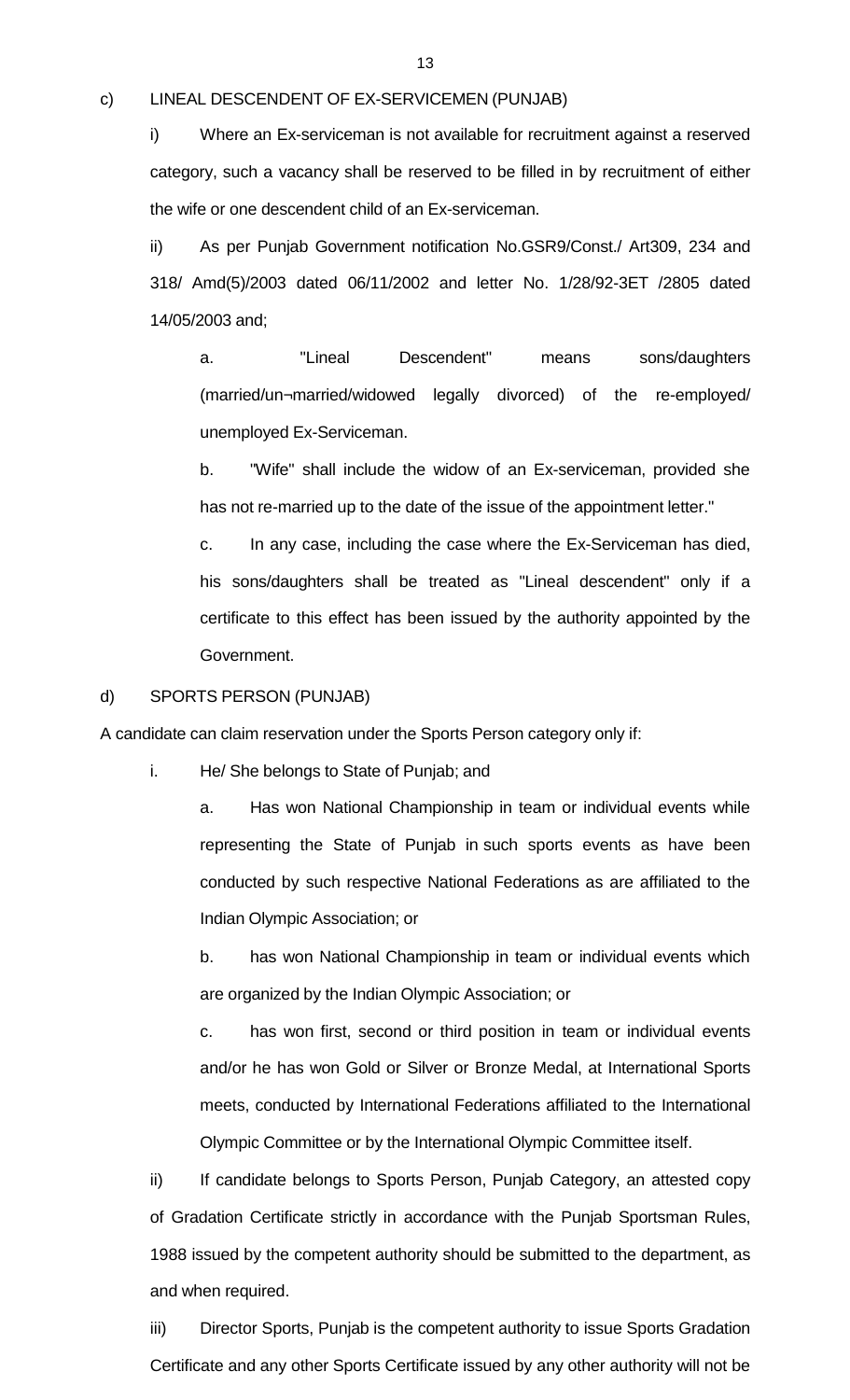accepted a valid Certificate for claim of reservation under the Sports Person, Punjab Category.

iv) Applicants claiming reservation under Sports Person, Punjab Category must submit Punjab Resident Certificate from the competent authority, failing which would result in cancellation of their candidature.

## e) SCHEDULED CASTE, (PUNJAB)

The competent authorities for issuing Scheduled Castes certificates are:

i) District Magistrate/ Additional District Magistrate/ Collector / Deputy Commissioner/Additional Deputy Commissioner/ Deputy Collector/ 1st Class Stipendiary Magistrate/ City Magistrate/ Sub Divisional Magistrate/ Taluka Magistrate/ Executive Magistrate/Extra Assistant Commissioner (Not below the rank of 1st Class Stipendiary Magistrate);

ii) Chief Presidency Magistrate/Additional Chief Presidency Magistrate/ Presidency Magistrate;

iii) Revenue Officer not below the rank of Tehsildar;

iv) Sub Divisional Officer (C) of the area where the candidate and or his family formally resides;

v) Administrator/Secretary to Administrator/Development Officer Lakshadweep Islands;

vi) As per para-3 of Punjab Govt. Instructions No. 1/8/2007-RC-1/815, dated 10th July, 2008, Head of Department or Head of Offices are competent to issue Scheduled Castes Certificates to those applicants whose parents are serving or residing in Chandigarh/Mohali on the basis of their parent's service record.

f) PHYSICALLY HANDICAPPED (PUNJAB)

The definitions as per Government Instructions issued vide letter No. 10/26/95/5- SS/1252, dated 2-5-97 of the handicapped for purposes of reservation in employment is as under:

i) THE BLIND : -

The blind are those who suffer from either of the following conditions: -

Total absence of sight.

 Visual acuity not exceeding 6/60 or 20/2-- (Snellen) in the better eye with correcting lenses.

Limitation of the field of vision subtending an angle of 20 degrees or worse.